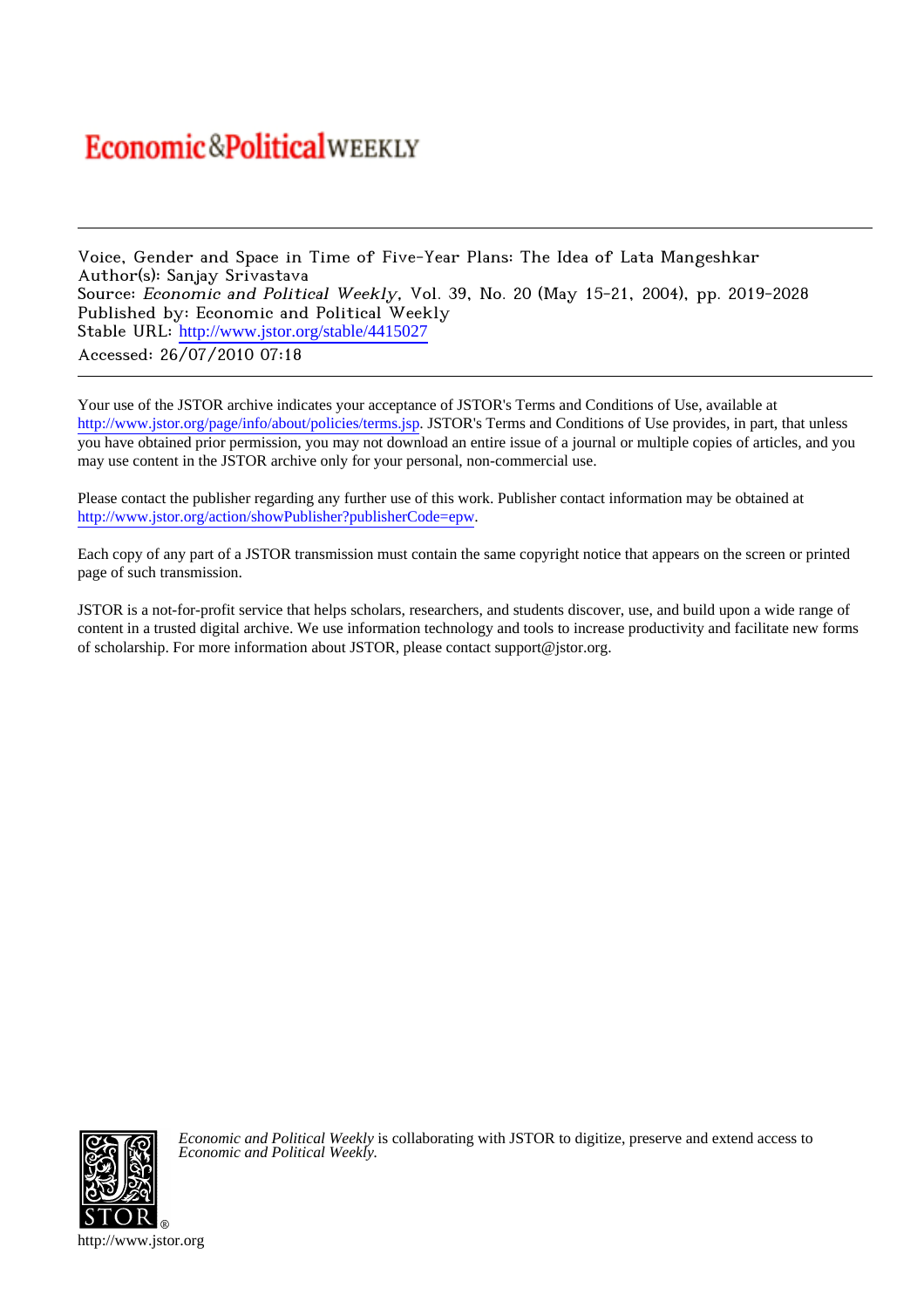# **Voice, Gender and Space in Time of Five-Year Plans**

**The Idea of Lata Mangeshkar** 

**This article explores Lata Mangeshkar's artistry in order to investigate the processes through which her voice and singing style became the ideal of Indian performative femininity. The discussion examines the stabilisation of gender identities through a number of elements of Indian modernity including nationalism, Hindu identity, the 'woman question', representations of space and also, the cultural meanings of the five-year plans.** 

# **SANJAY SRIVASTAVA**

**his paper seeks to make some comments on how, over previous four decades or so, a particular female singing voice - with its specific tonality and modulation - became an expression of gender identity in India. And, given the interactional nature of gender, this discussion is also about the cultural politics of Indian masculinity. The intent is to explore the stabilisation of gender identities through specific elements of Indian modernity: a nationalist discourse in which 'woman' as a sign has fluctuated between the poles of the mother and the sexually dangerous being, cinematic representations of Indian culture, the relationship between the performer and the audience in Indian music, the cultural production of space, the relationship between the Indian provincial and metropolitan cultures, the discourse of centralised economic planning, and the relationship between orality and literacy in popular culture. These topics are explored through the career of India's most famous 'playback' singer, Lata Mangeshkar.** 

## **Lata, Femininity and Space of the Nation**

**This discussion is not concerned with whether Lata's voice is 'good', 'bad', 'authentically' Indian or otherwise, but rather, with the tendencies that come to gather about her singing style and attribute to it the characteristic of 'good' and 'authentically' Indian-feminine. As well, what follows is not an argument about causality.2 And, though the discourse of nationalism looms large in what follows, this should not be taken to mean that projects of modernity can simply be reduced to it. Clearly, nationalist ideology is only one of the grids upon which post-colonial modernity is situated.3 So, while I primarily concentrate on pleasure as a nationalist project, it clearly does not exhaust inquiry into the topic.** 

**During the last and the current century, Indian popular music has, in the main, been connected with films and whilst in the early films many of the songs were sung by the actors themselves, during the 1940s this practice gave way to 'playback' singing where the actors' singing voice was provided by someone else.**  **So, as is well known, in India, singers are not necessarily stars in themselves and, till quite recently, commercial music was sold in the market under the banner of the film with which the songs were associated. Singers cultivated little public presence and rather than the personality of the singer, it was their voice that functioned as a sign. This situation has only recently begun to change and even then can't be compared to the situation of western pop music.** 

**Lata Mangeshkar was born in 1929 in Indore, and as a child both she and her sister Asha Bhonsle learnt music from a series of accomplished musicians. Lata recorded her first song in 1942 and since then has, reputedly, sung in 18 Indian languages. One source estimates that by 1991 she had recorded around 6,000 songs [Manuel 1993:267, 10n], while journalistic accounts speak of a substantially greater corpus. Among female playback singers, then, Lata's voice has dominated the Indian popular music scene. And, along with this dominance, she established a specific vocal style, which in conjunction with the factors I will discuss below, became recognised as an aesthetic marker of 'modem' Indian female identity. And, if "vocal style (aside from the language) is the single most important marker of aesthetic identity" [Manuel 1993:52], then it can be argued that Lata's singing voice has**  instituted a very specific identity for Indian womanhood, one **which has almost no precedence in traditional forms of Indian**  music. In other words, the 'woman' conjured by Lata Mangeshkar's **singing voice is the product of certain development that are peculiar to the processes of Indian modernity.** 

**One music critic has noted that Lata's style has become "the ultimate measure of sweetness in a woman's voice. [And that] Its chief characteristic was the skilled use of a particular kind of falsetto which did not exist in quite the same way before her coming" (Raghava Menon quoted in Manuel 1993: 53). Another suggests that singers from musical genres with their own distinct style began to mimic Lata's voice and that it soon "became difficult to imagine a female voice that is not Lata Mangeshkar's" (Chandavarkar quoted in Manuel 1993: 53). There is, it could be said, almost no precedence for Lata's voice - and the kind**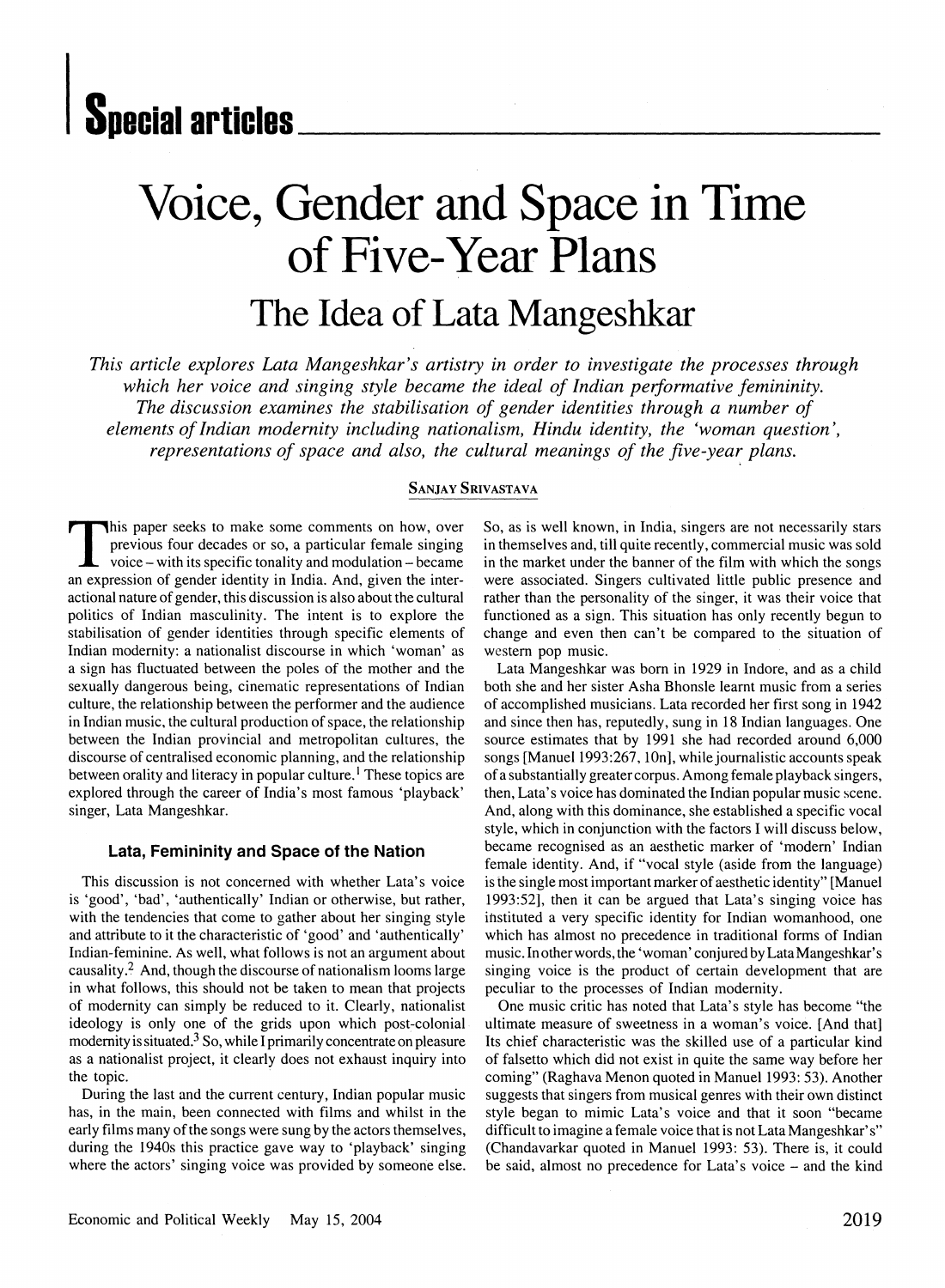**of femininity it conjures - in the wider sphere of female singing styles in India, one marked by an extraordinary diversity of expressive traditions. Given this diversity (as I show below), it is important to think about how Lata Mangeshkar's shrill adolescent-girl falsetto came to be established as the 'ideal' in 'Indian popular music and film culture in general' [Manuel 1993:53].** 

**My illustrations of expressive heteroglossia cannot, of course, do justice to that vast storehouse of emotions, cautionary and moral tales, laments, incantations to sensual divinities, and the constant play of historic inventiveness which is grouped under the rubric of Indian music; and hence, the random sample presented here should only be regarded as a niche in the complex ichnography of Indian music. The melange of female singing styles found in the subcontinent ranges from group singing at family ritual occasions (a wedding being the most common), to organised public performances. In some instances, many earlier ritual-linked performances have become part of the commercial performance milieu.** 

**However, no matter what the context, women's singing styles in India - at least those not connected with the film industry have been marked by a striking heterogeneity of tonal and other styles. So, if the Dholi Gayikayen of Jodhpur4 sing of a wife demandingjewellery from her husband in 'heavy' and nasal tones, then the Hindustani classical music singer Gangubai Hangal's delivery ranges between the low alto and the upper tenor ranges and frequently confuses unacquainted listeners as to the gender of the artiste. And, though the artiste's gender is not really difficult to determine in the case of an early ( 1911) recording by the Hindustani classical music virtuoso Zohra Bai,5 her voice is nevertheless imbued with a quality best described as playful aggressiveness.6 The ghazal singing of Pakistan's Farida Khanum7 provides another example of the heterogeneity of which I speak. Khanum's voice, alternately sensuous, pleading, and cajoling, manages to reproducethe complexities of a subject position that is a combination of "a desperate lover intoxicated with passion, a rapt visionary absorbed in mystic illumination, (and) an iconoclastic drunkard celebrating the omnipotence of wine" [Rahman, Faruqi and Pritchett 1994:94]. These examples could be multiplied manifold, with many regional and other styles vying for a place.** 

**One perspective which seeks to account for the dominance and the subsequent stylistic homogeneity ushered in by Lata style speaks of the "creation of film music as a common-denominator mass-music style, produced in corporate, urban studios and superimposed on a heterogeneous audience; this audience has no active role in the creation of this music, and can exercise only indirect influence by choosing among the songs and styles proffered by theindustry" [Manuel 1993:53].8This is, nodoubt, an important aspect to consider. However, this standpoint can be usefully supplemented through an analysis of the wider cultural and historical dynamic which contributes towards constituting the field of the aesthetic, and in turn, influences the representation of identities, including gender identities. Consideration of aspects of the discourse of early Indian nationalism provides a good starting point towards this objective.** 

**As feminist scholarship has pointed out 'woman' functioned as an important sign in the masculinist constructions of the idea of the nation-to-be which comes to be represented through the notion of the "mother-who-is-the-nation" [Zutshi 1993:94]. In some versions this was achieved through representing India as a Hindu goddess. However, this formulation engendered a specific problem, as far as the nationalists were concerned, in that "the**  **image Woman (could) be perceived to contain a charge of sexuality which always threatens to run free" [Zutshi 1993:102]. How, then, to deal with this dilemma? In part, it has been suggested, the resolution of the 'woman question' was achieved through identifying women not just as the carriers of 'tradition' but tradition itself: women's bodies became the site on which tradition was seen to be [Chatterjee 1993a; Mani 1993]. I have suggested elsewhere [Srivastava 1998:chap 4] that, persuasive as it may seem, this formulation of the issue should be treated with some of caution as it may capture only one of several scenarios; that, the public life of the Indian family - and 'its' women - also had a role to play in debates about engagements with modernity. The following discussion seeks to explore this very public dimension of the 'woman question' in the career of Indian modernity through the pervasive influence of a singer who has, as if, crafted an entire structure of emotions in the post-colonial era.** 

**With the coming of cinema in India, the tableau of public forms became inextricably attached to the possibilities of cinematic representation and men and women become public figures, attached to the natural and human topographies. This, it might be suggested, was a result of the particular interpretation of the term**  'culture' that had come to be established during the modern **period. This was an interpretation filmic techniques had almost a natural affinity to. I am referring to the understanding of culture which represented it as linked to geographical places [Clifford 1988; Gupta and Ferguson 1992], and to landscape [Gibson 1993], such that Indian culture becomes attached to specific natural and human-made sites: the Himalayas, hill-stations, the Ganges, the Taj Mahal, ruins of past 'civilisations', religious sites, and office buildings which constituted the representational iconography of the fledgling nation state.** 

**The relationship between geography and the nation may have received scant attention from scholars of India, however, its importance was explicitly recognised by nationalists of various hue. One of the pithiest example is to be encountered in the work of Sister Nivedita (Margaret Noble) and occurs in an article on the 'Future Education of Indian Woman'. A fundamental aspect of women's education in India, Sister Nivedita was to say, must lie in making women more 'efficient' [Sister Nivedita 1923:59]. This called for, among other things, the making of 'queen and housewife, saint and citizen' (1923:57). Such an 'efficiency drive' towards a new society, the Sister noted, required that women be imparted a geographical sensibility. For, geographical knowledge constituted the fundamental building block of the consciousness of national feeling [Sister Nivedita 1923:59]. This might be achieved through resources already at 'our' disposal: "the wandering Bhagabatas or Kathakas, with the magic lantern, may popularise geography, by showing slides illustrative of various pilgrimages" (1923:61):** 

**Picture, pictures, pictures, these are the first of instruments in trying to concretise ideas, pictures and the mother-tongue. If we would impart a love of country, we must give a country to love. How shall women be enthusiastic about something they cannot imagine?** 

**It can be argued that the above derives from a 'modem' view of culture as a territorialised and fixed concept,9 rather than as the relationship between human beings. One can contrast this with the absence of the realist convention in representing landscape in, say, certain schools of Indian art such as the Madhubani style [Thakur 1982] and Mughal miniatures [Beach 1992] where landscape represents human emotional states or religious beliefs**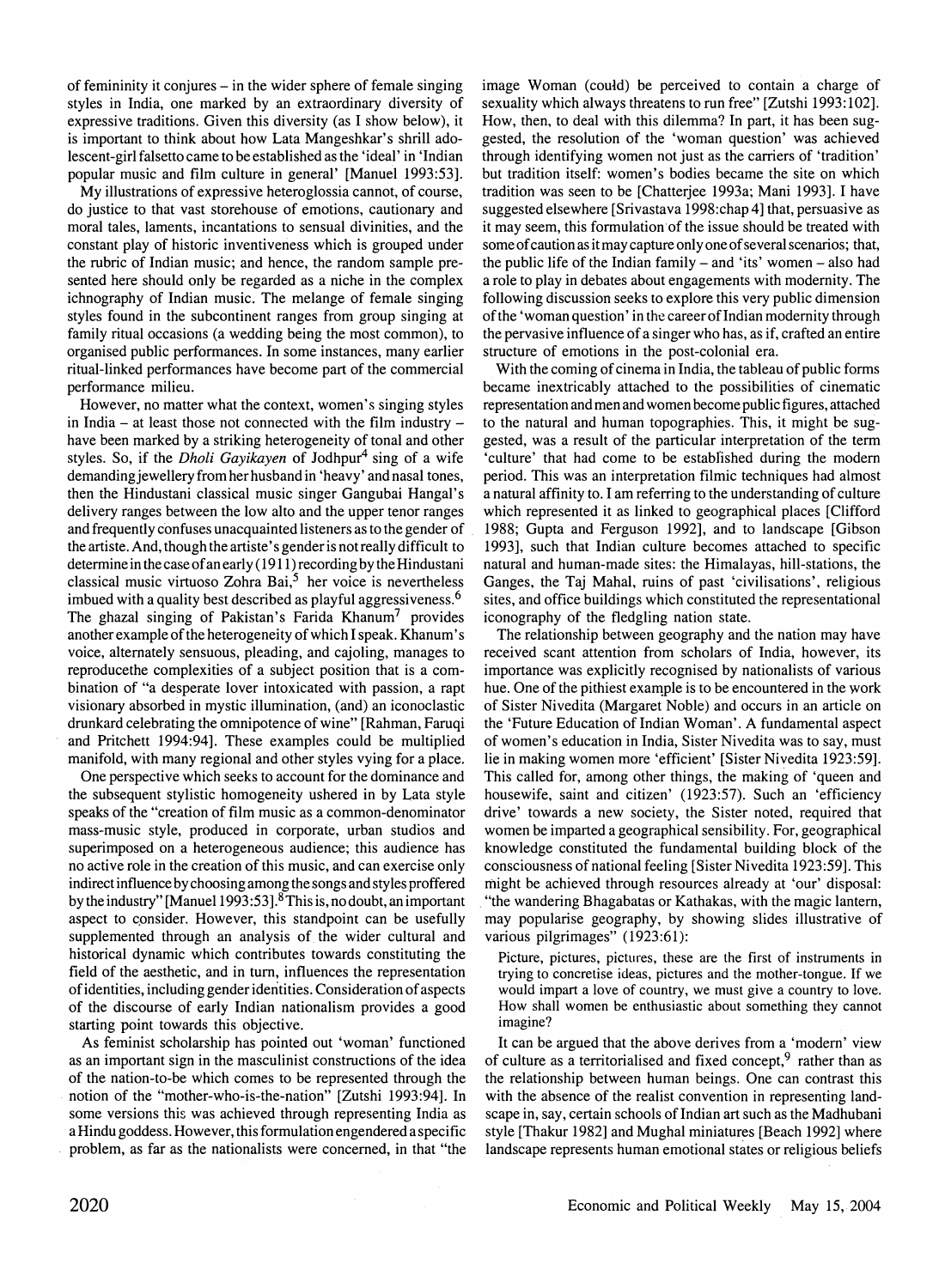**rather than standing for culture itself. A similar point has been made with respect to the absence of a realist tradition in medieval Hindi poetry that provides a contrast with developments in the modem period. Karine Schomer points out that "nature had not been absent from (medieval) Braj poetry, but it was an idealised nature, usually relegated to the role of enhancing human emotions. ...The treatment of nature in the (modern) Dwivedi period was quite different. Not only was it made an independent poetic subject, but it was described in realistic, concrete detail" [Schomer**  1983:11]. It is precisely this modern – 'realistic' – sensibility **of landscape and territory that found play in early cinema.** 

**However, even during the modern period, a sensibility of culture as a relationship between humans rather than with fixed space could also be found. A Marathi book published towards the end of last century provides a tantalising glimpse into this alternative world view. The book - Manjha Prawas, published**  in Hindi as Ankhon Dekha Gadar - is an account of the travels **of the Brahmin Vishnubhatt Godse from Pune to Mathura sometime in 1857. For the modern reader, Godse's travelogue has a**  strangely disorienting effect. For, the familiar – and comforting **- descriptions of scenery and landscape are almost entirely absent in an account that is, instead, teeming with people, procedures, and transactions. We can only begin to comprehend this transactional sensibility if we think of it as part of a very different understanding of culture to that which we have become accustomed. It is, in fact, a different way of organising culture.** 

**Now, when Indian culture becomes attached to landscape and territory, the heroes and heroines of Indian films come to meet, and sing and dance in these places which come to constitute Indian cultural and national spaces. And herein lay one of the problems for the 'woman question' in India, and where Lata Mangeshkar has been particularly helpful. For, many of these spaces of Indian culture were public spaces, i e, defined as 'nothome'. An important aspect of the definition of 'culture' once it becomes attached to territories and landscapes is, indeed, its public nature, an aspect that is crucial for illustrating what 'Indian' culture is. And yet, how was the 'fraternal contract' [Pateman 1980] which was nationalism to deal with this increasing visibility of the filmic woman 'out of place', i e, in public spaces? And, most importantly, what was at issue was not just visibility but also - given the 'musical' nature of Indian cinema - the audibility of women in public spaces. Here was a great dilemma. Indian films both contributed towards the consolidation of a national imagination on a mass scale - these sites are India, they said - but also seemed to pose a threat to one of the fundamental organising principles of the discourses on nationalism, viz, the positioning of women within it.** 

**It would appear that the Lata's stylistic innovation offered a viable solution to the above problem of representation in the public sphere: at the same time that women's bodies became visible in public spaces via films, their presence was 'thinned' through the expressive timbre granted them. The heroines for whom Lata provided the singing voice may well have been prancing around hill-sides and streets while performing a songsequence, but this gesture which otherwise threatened male dominance of these spaces, was domesticated through the timbre, tonality and stylistic stricture that marked that presence. The potentially powerful image of the heroine enjoying the freedom of the public space in equal measure to the male hero and singing in a voice that may express an ambiguous femininity was, through Lata's voice, undermined.** 

**However, it is not enough to say that Lata provides the bridge between colonial-nationalist history and modern cinematic problematic of representations. Her 'art' is almost fundamental to another process of modernity: the recasting of the relationship between the performer and the audience. Writing at the turn of the century, Ananda Coomaraswamy, that interesting - and problematic - scholar of Indian (or, rather, Hindu) aesthetics made what is a particularly profound observation in this regard. He suggested that in Indian music the relationship between the performer and the audience is one where the audience also brings an artistry to listening: "the listener (responds) with an art of his own" [Coomaraswamy 1974:103]. And further, that "the musician in India finds a model audience - technically critical,**  but somewhat indifferent to voice production" (1974:103). The **artistry of the performer, in other words is not (or was not) hegemonic, since it faced the skill of the audience in receiving the performance. It is not therefore "the voice that makes the singer, as so often happens in Europe", Coomaraswamy (1974:104) was to note.** 

**Lata Mangeshkar manages to break this dynamic relationship between the performer and the audience10 and impose a code of interpretation through the dramatic emphasis on the singing rather than the song, through the "sensuous perfection of the voice" [Coomaraswamy 1974:103]. where now the feminine can only be articulated through a constricted timbre and style. The audience is now instructed on what femininity is.** 

**One of the ways in which this dominance may have been achieved might be illustrated through reference to the relationship**  between orality and literariness.<sup>11</sup> It would appear that the wider **context in which the audience exists as an active entity with its own artistry is the context where 'orality' continues to be a valued mode of interaction; the performative contexts of orality can be thought of as the situation where the listener may talk back, interrupt, and re-interpret. The dynamics of the oral context are one where the artistry of the performer is not reduced to any singular characteristic, and certainly not the voice. This view finds strong support in contemporary scholarship through the absence of any discussion that seeks to define a norm for voice quality in Indian performative traditions. Susan Wadley's discussion of the 'performance strategies' of the artistes of the north Indian epic of Dhola is a case in point. Wadley suggests that the great popularity of the most highly regarded of these, Swarup Singh, is due to "his magnificently expressive voice - covering a range of performance styles" [Wadley 1989:81; emphasis added]. There is no suggestion here that any one particular type of tonality is considered to be the mark of 'good' singing. Effective performances of Dhola, Wadley suggests, depend on two things: "telling the story in a clear fashion and providing variety" (97; see also Hansen 1992 on north Indian nautanki theatre). Since 'traditional' Indian music was not written music, it belonged to this milieu.12** 

**Lata's music, on the other hand, derives from a 'compositional' context: for "the elaborate arrangements (of Indian film music) reflect a precomposed and notated (i e, written) approach to music composition and performance" [Manuel 1993:50]. The compositional or literary mode of performance can be linked to a wider sensibility about the relationship between performers and audiences, and between readers and texts: it is a sensibility which has the potential to privilege the 'expert' and disenfranchises the 'lay-person'. It is in this sense, then, that Lata's voice becomes the unquestionable authority on the feminine ideal**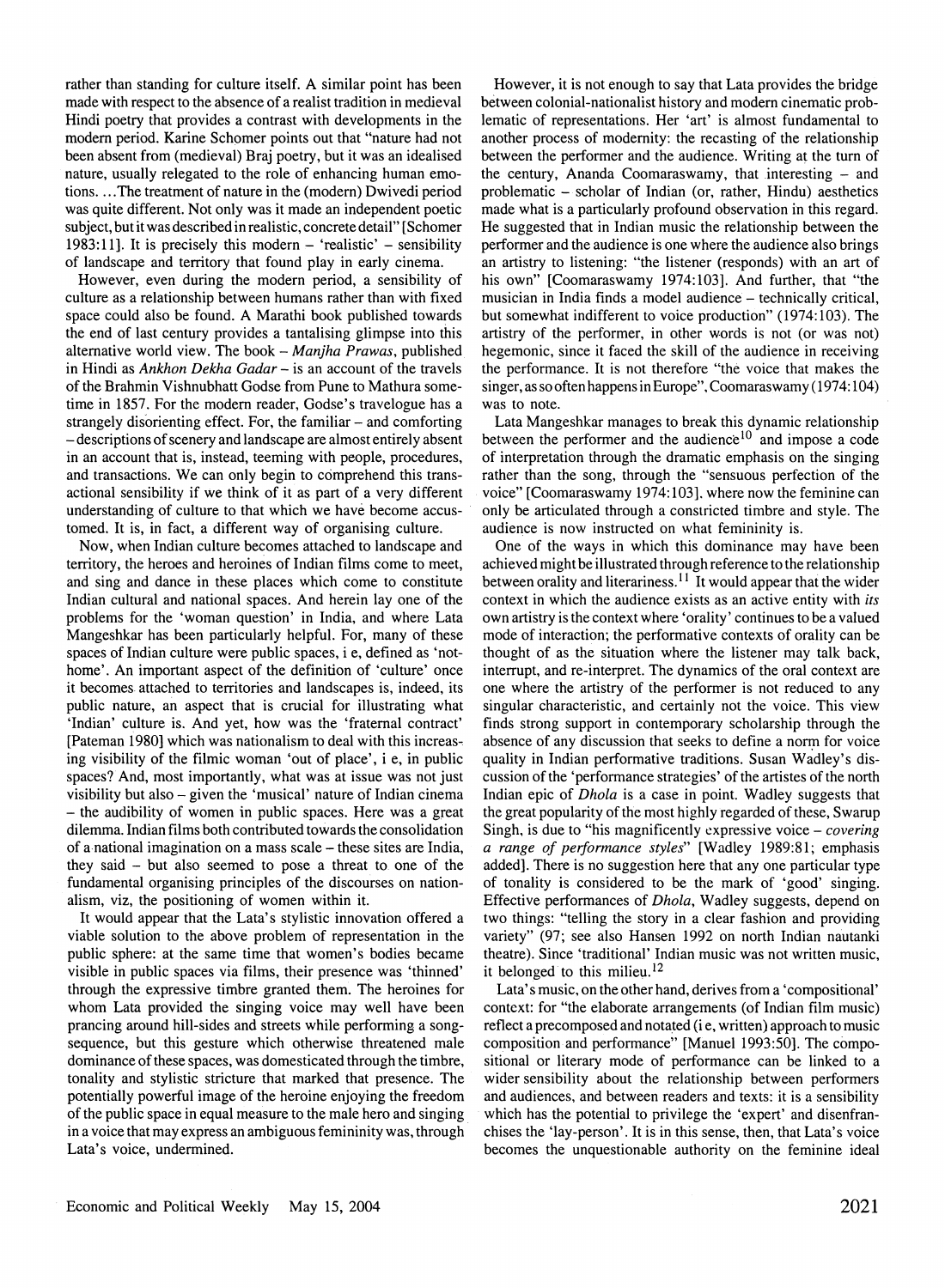**and, inasmuch as that ideal becomes entrenched, the artistry of the audience in receiving the performance is of a far more limited kind. So, here, the consolidation of 'literariness' as an aspect of Indian modernity served to codify representations of femininity.** 

**Lata's adolescent-girl voice for the adult woman comes, then, to establish the authority of the written word over the recalcitrant possibilities of orality, overriding the "substantial amount of melodic, rhythmic, and textually expressive play" [Hansen 1992:243] that marks the latter s expressive universe. Further, through the historical association of writing with men, this also legitimised the authority of male notions of the sign 'woman'. The other aspect to this is that it simultaneously established the dominance of bourgeois notions of gender, communication and being in the world,'marginalising other existing worldviews. In this sense as well, it was expressive of certain contexts of Indian nationalist discourse. So, Lata's voice is the simultaneous site of both gender and class.** 

**It is interesting to note that when Lata did give public performances it was, as Manuel (1993) points out, just as likely that she would stand rigidly on stage, and sing with her head buried in a notebook. Here, at least two contexts are at play. Firstly, what matters is the voice and the way it has been defined by**  the 'notebook', by the authority of the writing. And secondly, **Lata's own public persona (on record, cassette and CD cover sleeves, and in magazines) is of the respectable house-wife, perhaps even a mother, though a mother of the nation who has given that nation a voice; "For the very heart of India throbs in your voice", as the lyricist Naushad Ali was to write in a ghazal in praise of Lata [quoted in Bhimani 1995:16]. Lata's motherhood falls, in this context, within the realms of the 'virgin mother'. It is important to note that Lata has almost never been dogged by relationship linked gossip that surrounds many other women in the entertainment industry. In addition to the virgin mother thematic, there is (to resort to culturally mixed metaphors) also an aura of the cult of Meera - the medieval princess-poetess**  and an iconic figure in the bhakti movement – about her. Like **the bhakta poets, Lata too has forsaken her sexuality and domesticity for devotion to a greater cause, namely, the endowment of national-pleasure through a redefinition of modern Indian feminine identity. And, in the process, she has become iconcised as virgin mother (sister?) of the nation (for more on bhakta poets, see Manushi 50-2, January-June 1989).** 

**So, here, Lata, the mother who has breathed life into the 'national' woman (the most famous of them all, Radha, from Mehboob Khan's 1957 epic Mother India, comes immediately to mind) articulates a gendered intertextual space where the seemingly disreputable public role of the woman as entertainer is contained by the representational strategies of motherliness and sisterliness. The most obvious contrast is with the ghazal singer Begum Akhtar who both drank and smoked and made no effort, even in old age, to project the image of either an asexual mother figure or a generically 'respectable' grandmother.** 

# **Reclaiming the Past, Cleansing the Present**

**The processes through which Lata's voice became established as aesthetic epitome of Indian feminine identity can also be seen as part of the cultural politics of the making of the 'modern' Indian woman within the matrices of upper-caste, Hindu milieus. In other words, Lata's singing voice was part of the broader** 

**processes of nationalist thought where the figure of the womancitizen, inasmuch as she was the object of debate and discussion, emerged out of the skein of colonial and post-colonised caste and communal politics.** 

**In a discussion of radio broadcasting in India, David Lelyveld has suggested that the Hindu-Muslim context is an important one for understanding the formulation of 'national programming' [Lelyveld 1995:55] and the attempts to inculcate a 'national' culture through All-India Radio (AIR). And though Lelyveld's attention is mainly directed towards exploring the strategies and manoeuvres through which Indian classical music was sought to be Hinduised in the immediate post-independence period, I think there is an important link between his discussion and the case of Indian film music.** 

**In what follows, I do not mean to imply that there existed at all levels of Indian society a fundamental hostility between Hindus and Muslims. There is sufficient historical, anthropological and literary material to indicate otherwise. Rather, that specific historical circumstances coalesced during the second half of the 19th century to produce a milieu within which an anti-Muslim rhetoric was prevalent in many aspects of Indian life.** 

**In the post-independence period, the Hindu-Muslim angle in the context of producing a 'national' music culture came to the fore in several ways. And, in as much as the post-colonised nation state's cultural capital [Bourdieu 1986] - its 'ancient heritage', its various architectural landmarks, its philosophical and cultural achievements, etc - received as much attention as the debates around creating more economic capital, the task of producing a 'national' musical culture was taken up in a particularly prominent manner. Some of these debates were intrinsically linked to the supposed fate of Indian music during colonial rule. So, B V Keskar, minister of information and broadcasting from 1950 to 1962 was to suggest that "only with national independence, and indeed, primarily through radio broadcasting... could the musical heritage of India be saved" [Lelyveld 1995:55]. However, Keskar did not believe that the blame for the lamentable state of Indian music could be traced exclusively to Occidental disdain for Oriental cultural forms and to 'imperial neglect' of native traditions; he was of the unequivocal opinion that that the deleterious effects to which it had been subject also derived from the actions of north Indian Muslims. This community, he suggested, "had appropriated and distorted the ancient art, turning it into the secret craft of exclusive lineages, the gharanas, and ignorant of Sanskrit, divorced it from the religious context of Hindu civilisation" [Lelyveld 1995:55].** 

**The wider context of Keskar's remarks is, by now, a familiar one: that the post-colonised nation state must reinvigorate the ancient Sanskritic culture which had been neglected by the British and, more fundamentally, corrupted by the Muslims. So, in another context, the 'reformist' Arya Samaj sought, through the Gurukul education movement, to re-vivify a 'fallen' society through the task of forming "a sound, active and decisive character in... students" [Pandit 1974:21 1]. Hence within the Gurukul schools - of 'ancient' and 'Vedic' origin - "the students were called Brhmacharis on the pattern of the Ancient Gurukulas" [Pandit 1974:156].** 

**Keskar's thinking on Indian music was, then, heir to the history of what might be termed 'Hindu contextualism' [Srivastava 1998] of the late 19th and early 20th century nationalist discourse in India. And, as is well known, Keskar was not alone in his elaboration of this theme. Vishnu Narayan Bhatkhande (1860-1936)**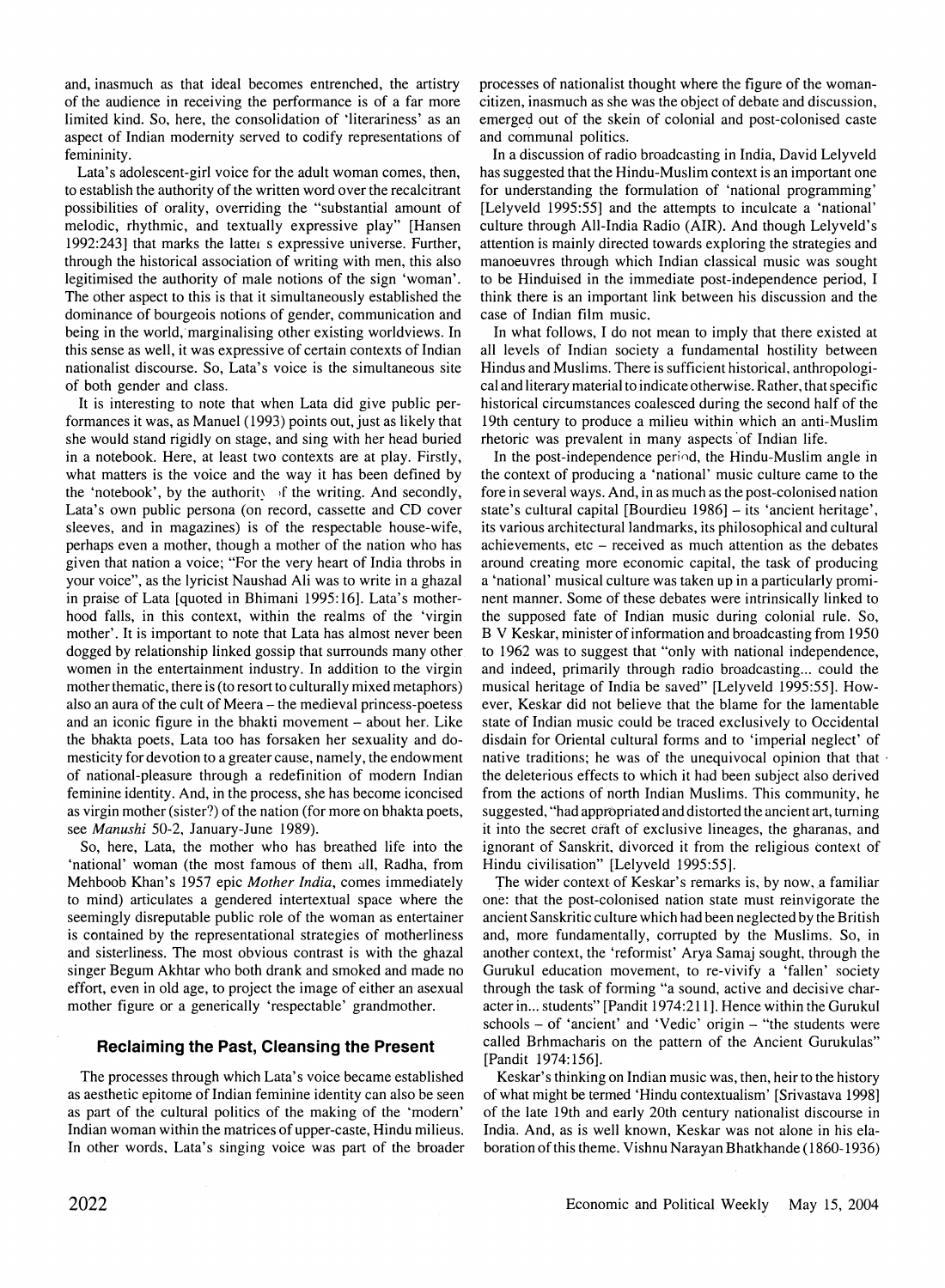**was another extremely influential figure in the movement that sought to construct a 'national' music culture through returning Indian music to its putative ancient Hindu roots [Lelyveld 1995]. These ideas formed an important sub-text in debates regarding the development of a 'civil' post-colonised identity, and constituted the backdrop to the attempted Hinduisation and gentrification of Indian culture. Lelyveld points out, for instance, that under Vallabhbhai Patel's reign as minister for information and broadcasting (1946), the effort towards producing a purified national culture was manifested in the prohibition of "singers and musicians from the courtesan culture" - any one (as one source put it) "whose public life was a scandal" [Lelyveld 1995:57]. As well, during Keskar's tenure as minister, there came to be instituted a bureaucratic selection procedure for All-India Radio musicians whose most explicit aim appears to have been the undermining of the Gharana system. An important outcome of this process of linking employment possibility within AIR with "certification from recognised music academies" [Lelyveld 1995:58] was the entry into the profession of many who were described as being from 'respectable' backgrounds; those, in other words, who had skirted the illicit influence of the Muslim dominated Gharana and allied systems of performance13. All this is to say that within early 20th-century nationalist discourse there existed a strong theme which linked the emergence of the modern Indian self to a 'pure' and 'ancient' Hindu genealogy [Sunder Rajan 1993, Chatterjee 1993b] and to a 'respectable' bourgeois milieu.** 

**An additional way of thinking about this issue is to suggest, as Lelyveld does, that "the great enemy in this effort to construct a new music by administrative decree was the increasingly popular new style of film songs" ( 1995, p 59; see also Chakravarty 1993; Barnouw and Krishnaswamy 1963, pp 200-205). However, it is possible to suggest that the ideology of a 'pure' and 'respectable' national culture found voice in the realms of popular (that is film)**  music itself. And, that Lata Mangeshkar's singing style was the **most obvious manifestation of this process. Hence, I suggest that the gradual development of Lata's singing voice into what it became at the peak of her popularity - for her very early singing style carries strong resonance of the Pakistani singer Noorjehan' s nasality - was part of the process of purifying - Hinduising and gentrifying - the figure of the 'ideal' Indian woman of postcoloniality. This was to be the woman fit to carry the mantle of 'bearer of our traditions'.** 

**From its very beginning, the make-up of the Indian film industry would have caused considerable consternation to the votaries of a national 'purification' project linked to a 'great' Hindu past. For, the grounds for such disquiet had been well prepared. The 19th century journalist and cultural critic Bhartendu Harishchandra (1850-1885) had lamented that that both Jains and Muslims had been responsible for the destruction of Indian Sangeet Shashtra and that when "the Muslim emperors such as Akbar and Muhammadshah did pay any attention to it, they only favoured Muslim musicians, and this led to the further decline of Hindu artistes" [Harishchandra 1995:117]. This theme is also salient in the life work of one of the great - and quite tragic - figures of 20th century Indian music. In founding the first of the publicly funded Gandharva Mahavidyalayas music academies (1901), Vishnu Digambar Paluskar (1872-1931) sought not just to introduce an emerging middle-class to musical training but also to situate such training, and hence the identity of this class, within a specific moral landscape. So, one writer has noted that "while there was** 

**strict discipline (at the Mahavidyalayas), there was stricter discipline in moral training. The usual odium attached to the clan of musicians was thus removed and they began to be treated with respect" [Deva 1992:106]. Given the predominance of the Gharana tradition, the point that 'the clan of musicians' acts as metonym for 'Muslim performers' need hardly be belaboured.** 

**In the opening decades of the 20th century, then, many, no doubt, were able to read Bhartendu's comments and Paluskar's efforts as a 'correct' evaluation of the Muslim influence upon (Hindu) Indian society. And, further, they may have surmised, this could now be witnessed in another sphere of Indian life, viz, in the newly established cinema industry. For, it is possible to speak of a Muslim "cultural influence that has determined the very nature of (Indian) cinema" [Kesavan 1994: 245]. From its personnel, to the film-titles, to the language of the screenplays and lyrics, Hindi cinema had been deeply shaped by Muslim influences.14 The most obvious manifestation of this was, of course, the predominance of the Urdu language in various aspects of Hindi cinema.** 

**Saadat Hasan Manto has provided one of the most vivid accounts of the Muslim social context in the Indian film industry. Manto's pithy essays (1962-1984) on his days as an industry worker in pre-partition India offers us valuable social and cultural insights into an era, and an enterprise, marked by rapidly shifting contexts of transformation. One of these contexts - whose portrayal by Manto is marked both by warmth and playful wickedness concerns the 'courtesan' background of many of the pioneers of Indian cinema. In an era when film-work of any kind was treated as disreputable and association with film-workers as equally suspect, it was natural that the industry's mainstay would be those already stigmatised by mainstream society (or, at least those who came to be increasingly stigmatised within the new moral dispensation of the national movement). Manto's essay on the actress Nargis is illustrative of this. Nargis (1929-81), he points out, was the daughter of the Muslim singer, actress and filmmaker Jaddanbai and her Hindu lover, Mohan babu. However, more importantly, there was about Jaddanbai that aura of courtesan 'disreputability' that inspired men such as Keskar and Patel to, at least implicitly, call for a purification of the national public culture. Manto describes this aspect of Jaddanbai's life in the context of her great devotion to Mohan babu:** 

Mohanbabu was a *raiis*, and, infatuated by the sheer magic of **Jaddanbai's singing and her voice, he completely lost his heart to her. He was a handsome, educated and healthy man. But none of these attributes proved of any use to Jaddanbai [who was the main provider for the family]. Jaddanbai herself was a very prominent person of her time and there was no dearth of khandani Nawabs and Rajas willing to shower her with gold and silver at her mujras. However, when these showers stopped, and the skies cleared, Jaddanbai always turned to her Mohan, her true love.** 

**[Manto 1984:14]15** 

**Such was the opprobrium attached to association with the "morally corrupt" members of the film industry - and in particular with women of Muslim background within it, since they had doubly violated the tenets of 'proper' gender and occupational behaviour - that even 'respectable' Muslims fought shy of it or, at least, attempted to keep it a secret. Manto explains that his wife and her two sisters had formed a close friendship with Nargis and would often visit her at the latter's house in Bombay. But,** 

**For many days my wife kept these visits a complete secret. When she did tell me, I pretended to be annoyed, and mistaking my**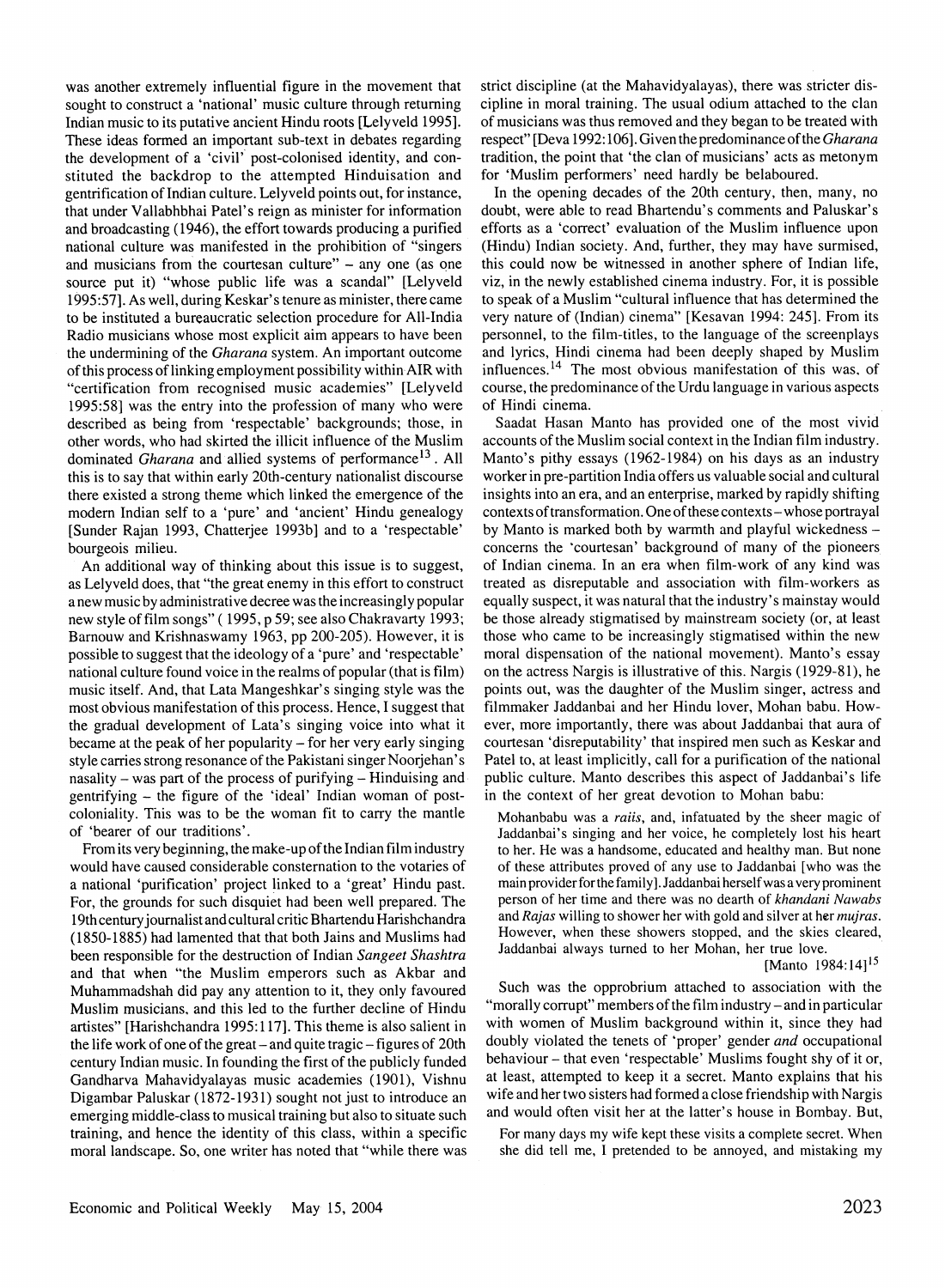**pretence for real anger she quickly asked for forgiveness. "Look, we made a mistake", she said, "but for god's sake don't ever mention this to anyone!"** 

#### **[Manto 1984:17]**

**Jaddanbai and her milieu of 'outcast entertainers' [Chakravarty 1993:37], to use D G Phalke's self-pitying phrase, was not an exceptional aspect of the early period of Indian cinema and it is not difficult to see how it might have provided ready-made material for a nationalist discourse organised around the theme of the 'corruption' introduced into Indian social and cultural life by Muslims. The 'low prestige of the cinema' [Chakravarty 1993:39] as a professional calling has been commented on by film-scholars, and my discussion here attempts to place this in the context of tur-of-the-century nationalist discourses on gender and religious identity in 'modern' India.** 

**In another essay on the actress Nasim Bano, Manto recalls the making of the 1942 film Ujala. Due to a weak story line, ordinary music, and poor direction, the film flopped and the owner of the production company - 'Ahsan sahib' - had to suffer great financial loss. However,** 

**during the process (of completing the film) he fell in love with (the heroine) Nasim Bano. Nasim, however, was no stranger to Ahsan sahib. For, his father, Khanbahadur Muhammad Sulaiman, Chief Engineer, had been an acquaintance of Naseem's mother, Chamia. In fact, for all intents and purposes, she was his second wife. So, Ahsan sahib must have had ample opportunity of meeting Nasim on various occasions.** 

#### **(1984, pp 19-20)**

**It is this context, where 'Muslimness' and 'debauchery' became conjoined through an emerging discourse of middle-class Hindu respectability, which became the object of the project of postcolonial purification; and Lata's voice was one of the several sites upon which this project unfolded, though the purge, it could be suggested, was only partially successful. It is no doubt true that the classical music milieu was an explicit target for the 'reform' project discussed above, however, the mass appeal of the film industry and its by-products, also made it a target of the reformers zeal. For, the 'good' name of the nation is most often at risk from the retrograde tendencies of its masses, and it is the always the responsibility of enlightened citizenry to shepherd the former towards the portals of citizenship and civilised action.** 

**Through Lata's artistry, the 'disreputableness' of ambiguous tonalities and the threat of uncertain femininity - the mise en scene of Krishna Sobti's great novel Mitro Marjani ([1958] 1991), for example - was brought into alignment with the discourses of the 'pure' and controllable Hindu womanhood. The most obvious counterpoint to Lata's style was what could be referred to as the Kotha (brothel/courtesan) style of singing, echoes of which can be discerned in, say, singer Shamshad Begum's voice. It is difficult to convey the qualities of a voice - the social and emotional contexts it may conjure for the listener - in a discussion such as this. However, it is possible to say that, through certain historical processes of which the nationalist discourse was perhaps the most important, public singing by women, unless connected to religious and ritual purposes (such as weddings), came to carry the taint of disrepute; it became the preserve of the tawaif (the courtesan), the lower caste woman, orthe 'tribal' woman.16 And, the tonalities of such public singing - which itself remained unfettered by the definitional constraints of a 'good' voice - became associated with 'disreputable' undomesticated - conduct.** 

**At a later point, when the 'Muslim problem', and the search for a 'proper' - controllable - femininity (and hence a 'proper' masculinity) became part of the nationalist project of cultural redemption, certain kinds of voices came to be marked as an unacceptable aspect of 'proper' post-coloniality. There now emerged an inventory of 'impurities' with respect to 'proper' post-colonial femininity: included in this inventory, it is possible to say, was nasality and a 'heavy' (i e, masculine) voice. And, whilst it is true that quite a number of feminine identities came to be seen as not possessing a 'proper' voice, most commonly, however, it is the Muslim tawaif who became inextricably connected to that kind of voice. For it was she who, in the redemptive projects of turn-of-the-century nationalism posed the greatest threat to middle-class Hindu masculinity: for, she was dexterous not merely in matters of physical allure, but could also, at least as far as popular mythology would have it, match wits with her male clientele.17** 

**So, it is at this juncture - where a variety of modem processes of culture came together - that Lata' s skill as a forever-adolescent voice, singing out, but through the controllable timbre of a childwoman, is situated. She provided another resolution of the 'woman question' in the post-colonial context: how to have women in public, but also within the firm grip of a watchful, adult, masculinity, such that the public woman became forever infantilised.** 

**The process of 'purifying' Indian public culture took the form, then, of purging it of its Muslim associations and its connections of various realms of (non-middle class) disreputability.18 Lata Mangeshkar's voice, it can be argued, became the site for the unfolding of this project: a place at the cross-roads of a public culture where the adolescent girl's voice-persona appeared to provide the opportunity of both expressing an appropriately modem femininity, and a suitably Hinduised nationality. This point is nicely encapsulated in some stray comments in Harish Bhimani's hagiographic In Search of Lata Mangeshkar (1995). Lata sometimes cancelled her recording schedules, Bhimani says, if she felt that her voice was "not at its best" (1995:21). And, that it may have been a lapse in her judgment (as Bhimani portrays it) that led her to record the song " 'Paaon chhoo lene do...' for Roshan's [sic] in Tajmahal. [For,] It has a perceptible nasal twang to it" (1995, p 21). A few pages later, speaking of a pre-recorded introduction by Lata to "an orchestral version of ten of her favourite tunes", Bhimani notes that "Her voice was clear and soft. Like that of a girl on the threshold of adolescence" (1995, p 34). It is this heterosexual**  male fantasy of a Hindu adolescent girl – both controllable ever**ready to please - that is an overwhelming aspect of the desire that congregates around Lata's voice19. And, in keeping with the unbridled possibilities of fantasies, the voice that conjures the pliable adolescent girl also concurrently facilitates the invocatory gesture that imagines the 'mother'.20** 

**I do not, however, mean to present Lata herself as a passive figure, merely singing to the tunes ministered by her professional mentors. For, there is no reason to assume that she herself has not been an active participant in the project of 'fine-tuning' her voice to the point of its classic recognisability. Finally, in this context, the project of purification tended, as mentioned above, to remain incomplete: so whilst the 'ideal' feminine voice of Indian popular culture did, in fact, became derivative of Lata's style, the Muslimness of Indian filmic culture also remained an inescapable fact. Throughout the post-independence period, film titles and song lyrics continued to borrow heavily from Persian and Urdu and many of the most prominent lyricists and actors**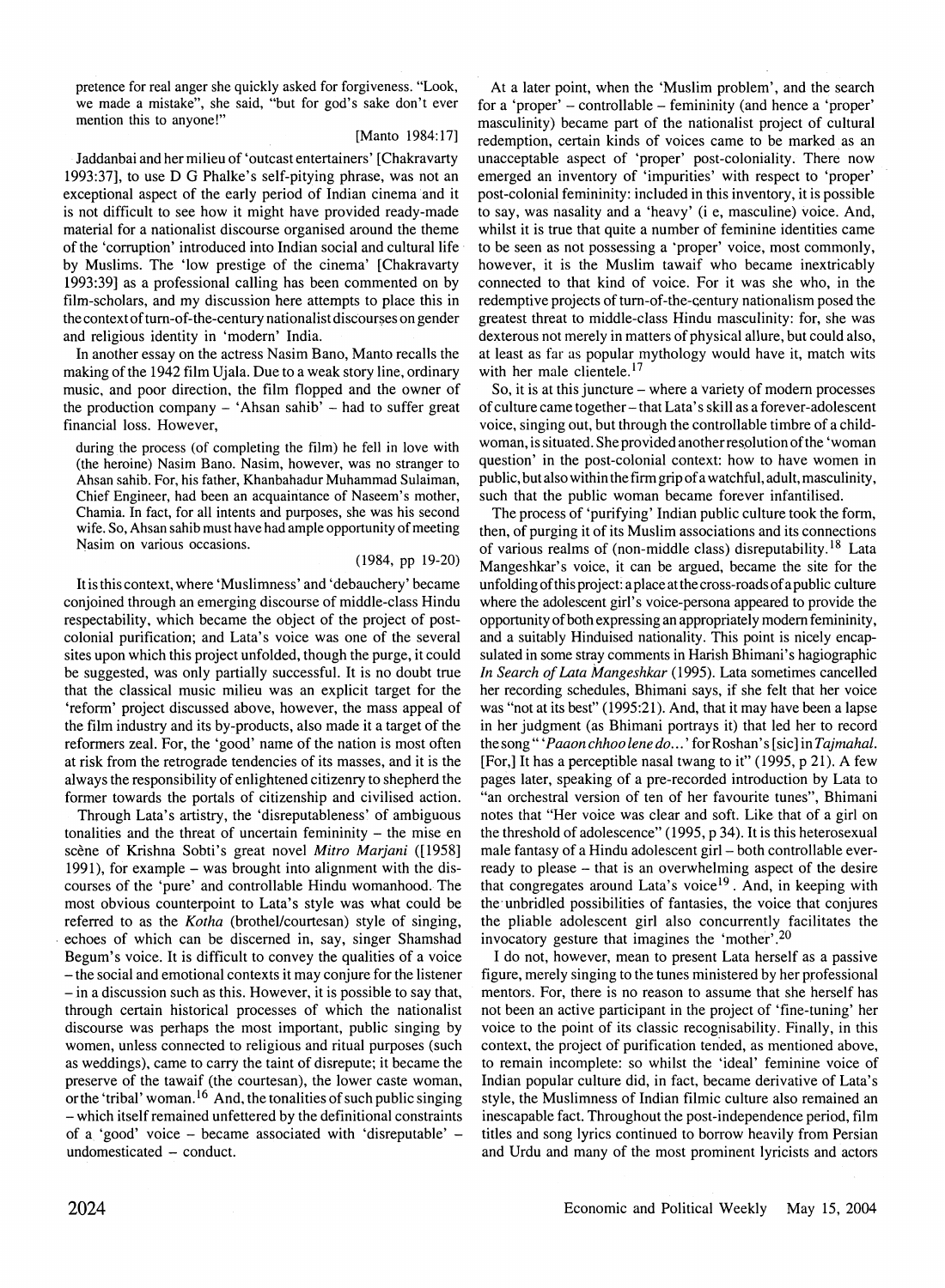**were also Muslim. In fact, in several films Lata was also the playback singer for Muslim on-screen characters, with the result that when she lent her voice to an on-screen tawaif, the tawaif sang with all the 'sweetness' of a girl-child!21 In these ways the project of Hinduising Indian public culture remained unfinished and may be best viewed as a contest over the cultural terrain.22** 

# **The Five-Year Plan Hero**

**It is the context of 20th century development theory, as expressed through the formulation of the Indian planning regime that provides the next rung of my argument. For, for a fuller understanding of the sign of the filmic woman who embodies Lata's voice, we have to turn to the filmic man whose identity, I suggest, is strongly linked to the nationalist economic development philosophy reified in the formulation and implementation of the five-year plans. I want, then, to link the discussion thus far to the male hero of the post-independence film era, and will**  refer to him as the five-year plan (FYP) hero.<sup>23</sup> The iconic **presence of the FYP hero gained some its legitimacy through both the Keynesian and the neoclassical models of economic thought, and he stood both for government intervention and for delayed gratification through the reinvestment of savings for the 'national' good. The FYP hero represents, in a broad sense, a particular formulation of Indian masculinity where manliness comes to attach not to bodily representations or aggressive behaviourbut, rather, to being 'scientific' and 'rational' [Srivastava 1996].** 

**In the Indian case, economic development policies, specially in the guise of the Soviet inspired five-year plans, traced a particular lineage to the world of science, not least through figures such as the physicist and statistician P C Mahalanobis (1893- 1972), an active Brahmo Samaji, keen researcher of anthropometry, founder of the Indian Statistical Institute, and a leading influence upon the formulation of the Second Five-Year Plan [Rudra 1996; see also Chatterjee 1993b, chap 10]. 24 One of the ways in which the scientific nature of the FYP hero - and Mahalanobis is perhaps the most obvious real life example of this post-colonial figure - came to be represented on the screen was through the operation of very specific spatial strategies. An important aspect of this strategy was the iconic use of roads and highways in Hindi films of the 1950s and 1960s. My gesture is to the bitumen road as a place of encounter between the hero and the heroine, as the backdrop to crucial song sequences, and as the linear space which provided the musical interlude for the display of the FYP hero's technological aptitude as he adeptly handles that epitome of modernist desire - the motor car. Indeed, roads and highways in these films seem to carry such an aura of a planned modernity - all those aspirations of 'progressing'**  in both literal and figurative senses – that the woman at the **steering wheel and women on bicycles riding along the open highway become one of the most powerfully evocative repre**sentations of the 'modern' Indian womanhood; 'these' women **come to embody a manual dexterity which marks them as visibly different.** 

**It could also be suggested that the recurring association between the road/highway and the FYP hero really serves to emphasise another point: that of the 'natural' milieu of the FYP hero - the metropolis.25 We get some idea of the metropolis as a structuring trope through a series of post-independence Hindi films. So, "in films such as 'Shri 420' (1955, Raj Kapur), 'New Delhi' (1956,**  **Mohan Segal), 'Sujata' (1959, Bimal Roy) and 'Anuradha' (1960, Hrishikesh Mukherjee), the struggle over meaning and being in a post-colonial society takes place in a context where the metropolis is always a wilful presence" [Srivastava 1998:165]. Here, as in other films, the metropolis is, by turns, a site of decadence and extravagance luring 'innocent' people into its web, a progressive influence upon 'backward' intellects, and the promise of a contractual civil society which would undermine the atavism of kin and caste affiliations, ostensibly typified by the cinematic village. But perhaps, most importantly, the metropolis is also home to the modern, male, 'improver', the FYP hero.** 

**Spatial strategies are particularly important representational tools in these films, one where, as I have noted in another discussion, "the aura of the metropolis manifests itself through a new language of cinematic space, [and] where striation and secularisation become important expressive principles" [Srivastava 1998:165]. So, the opening shots of 'New Delhi', establish the sense of the post-colonial modernity the hero hopes to find in the milieu of the city. It is a modernity that expresses itself through the measured grid of roads, traffic lights and footpaths; and, the camera, the hero, and the audience look out at these landmarks from a car being driven along major thoroughfares along which are dotted office buildings and other memorials to the nation state. In 'New Delhi'/New Delhi, economic planning and city planning come together "at a juncture where state intervention and a geometrical sensibility of modernity produce a peculiarly postcolonial nationalist aesthetics" [Srivastava 1998:166].** 

**In some instances, the aura of the city is figured as the capacity of the male body to infiltrate those national spaces - such as the village - that may still be under the sway of 'primitive'**  influences. Here, the metropolitan male body – imbued with an **individualism that marks the triumph of the emphasis on personality in post-colonised contexts - fairly hurtles along national highways and train tracks, en route to the cinematic village; his object of social transformation is to be achieved through the transformation of personalities, and his presence as metropolitan virtues incarnate is the chief therapy. The hero is "a projectile, clearing the way for a national space and effacing the embarrassment of backward spaces (and 'mentalities') with searing speed and unstoppable forward, always 'forward', momentum" [Srivastava 1998:166].** 

**One way of exploring this aspect of an important filmic convention is to think of Mikhail Bakhtin's notion of the chronotope, "the intrinsic connectedness of temporal and spatial relationships that are artistically expressed in literature" [Bakhtin 1990:84]. One of these, the chronotope of the road, consists in the fusing together of time and space (hence 'forming the road'). This, Bakhtin points out, "is the source of the rich metaphorical expansion on the image of the road as a course: 'the course of life,' 'to set out on a new course,' 'the course of history' and so on" (ibid, p 244). Extending this discussion, we may argue that in Indian films roads and highways become metonymic of the path to nationhood itself: where "people who are normally kept separate by social and spatial distance can accidentally meet; any contrast may crop up, the most various fates may collide and interweave with one another" (ibid, p 243). And, that the road and the FYP hero combine to reify the notion of progress of national life, of modernity, of the male hero as the mobile (and speedy!) agent of change, and of that 'civil' space from**  where all roads – and ideas of change – emanate, the metropolis.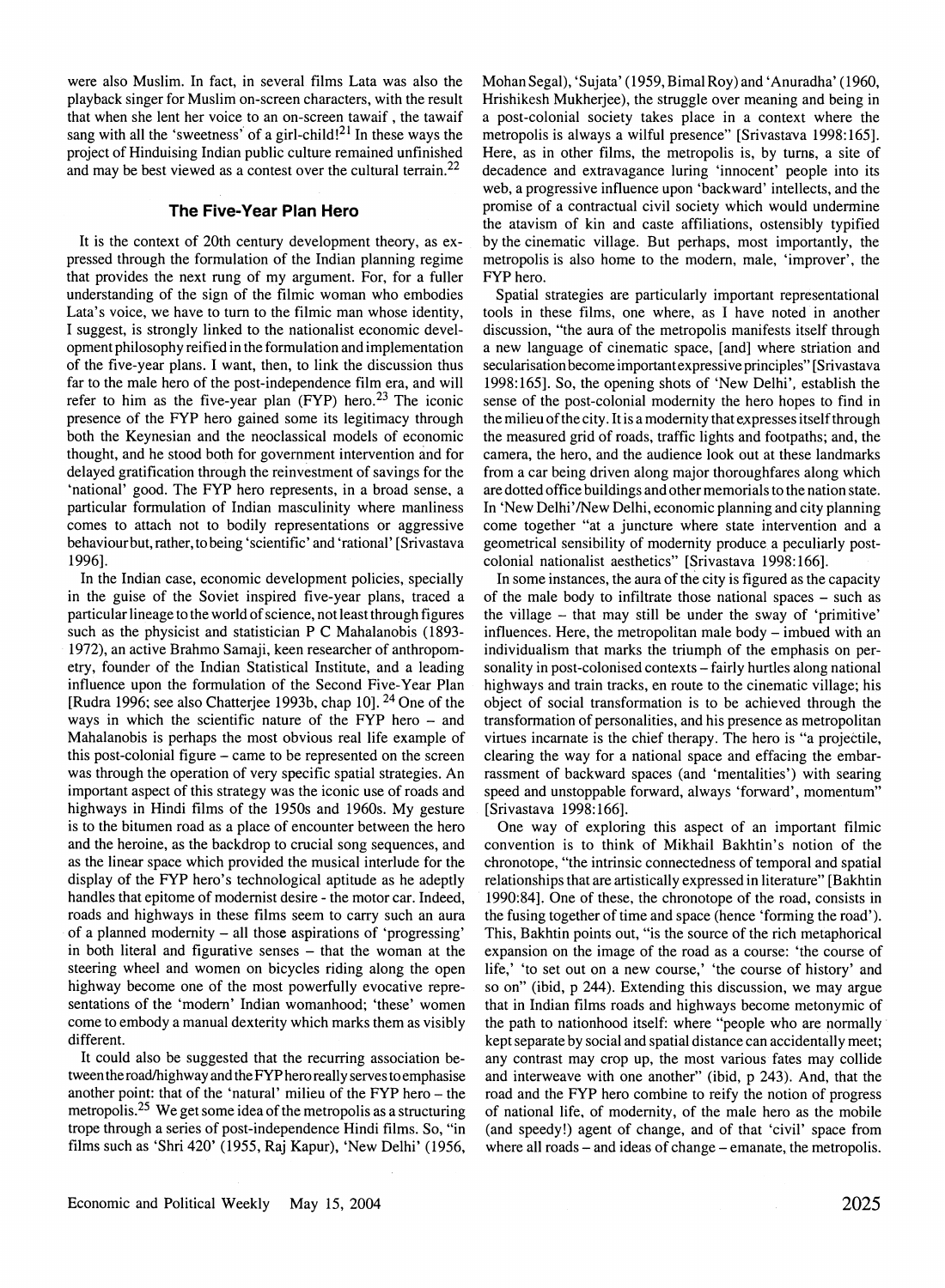**The male hero-wayfarer of Indian films has modern knowledge - scientific knowledge - as his most fundamental attitude. And this knowledge becomes the mark of post-colonised middle-class masculinity.** 

**Indeed, the filmic hero of the above era was, typically, portrayed as an engineer (building roads or dams), a doctor, a scientist, or a bureaucrat. Now, the cinematic presence of the hero was also one which could be quite easily characterised as 'camp', for the camp persona of the heterosexual hero could coexist quite comfortably with a nationalist ideology which identified postindependence manliness as aligned to the 'new' knowledges of science and rationality which, it held, would transform the 'irrational' native into the modern citizen. We need, then, to differentiate between corporeal and epistemological masculinity [Srivastava 1998] with the latter arising out of the specific historical circumstance of post-colonised life where nationalist discourses on gender and modernity engaged with colonial representations of the 'effeminate' native [Sinha 1995]. So, the FYP** hero became the post-independence masculinist ideal – **'homo scientificus' and 'homo economicus' rolled in to one.26 It is at this point that the relationship between Indian metropolitan and provincial culture and their different histories comes into play.27** 

**It is possible to argue that the scientific career - engineer, doctor, etc - as an avenue of social advancement was and continues to be more sought after by the provincial middle-classes rather than their metropolitan counterparts. This is linked to the specific conditions of Indian post-coloniality where the vast majority of the provincial bourgeoisie has lacked the avenues for the acquisition of 'cultural capital' [Bourdieu 1986]. In other words, a situation where 'technical' qualifications are the prime means of social advancement for the provincial middle-classes. So, in the metropolitan centres a 'Pass' degree in English literature or history from certain universities and colleges was often sufficient cache towards well-remunerated employment in, say, the corporate sector; for here, 'social capital' (i e, 'contacts') were also a part of the context. For middle and lower middle class men from provincial towns and cities, however, technical qualifications provided the chief means of a reasonably secure livelihood, reflecting the differential development of metropolitan and provincial systems of education and the relationship between the English language and the 'vernaculars' in postcolonial societies. So, it could be argued that the FYP hero is, in fact, a representation of the provincial bourgeois male and the representation of women vis-a-vis Lata's voice expresses the provincial male desire to keep a check on 'its' women in a time of rapid change.** 

**Now, to make some further connections, we might also consider reading the filmic romance of the 1950s and 1960s era as narratives for the 'future development' of the individual. If we keep in mind the asymmetry between Indian metropolitan and cultural spheres, then it is not difficult to speak of the provincial male (and female) as the subject of the movie romance and the complex role of the latter as the site of a narrative of the 'future development' denied by the economic process. To be 'in love', could then, in some but not all contexts, act as a metonym for 'freedom': the freedom to 'achieve', to individual choice, and, finally, to 'fulfilment'.28 So here, my suggestion is that the Hindi film of the above era was really a compact between those who made the film and those watched it. The (provincial male) audience found itself fully represented on the screen, and, most** 

**of the song-writers, scriptwriters were, in fact, provincial men for whom the film industry was a means of employment which did not require any formal qualifications. And, the 'check' which was sought to be imposed on filmic women through Lata's voice was expressed in another way which brings to the fore the provincial-metropolitan angle of my discussion. The heroine singing in a public place not only sang in an adolescent-girl voice, but also mouthed lyrics which, in addition to Urdu, also drew heavily from the various dialects of Hindi. In other words, from the various provincial versions of Hindi, which, in its national incarnation, has been Sanskritised in order to give it a classical genealogy.** 

**It could be suggested, then, that Lata's voice - her artistry was also a part of the process where men from strong patriarchal backgrounds - the film industry people - sought to exercise control over the representation of women through both an expressive timbre and a vocabulary which resonated with more 'controllable' environment: the village and the province. The city can, potentially, be a threat to male hegemony, and the presence of the screen-woman in its public places compounded this threat. So, if the heroine figure was infantilised through Lata's voice,**  she was also produced as familiar and speaking – or, rather, **singing - in the language of 'home' and the controllable domestic space rather than a recently produced public sphere, the nation.29** 

**However, it would be naive to posit a simple relationship between a 'modem' metropolitan milieu and the lack of patriarchal strictures; writers and thinkers such as Krishna Sobti, Fanishwarnath Renu, Rajendra Yadav also tell us something about other sites of 'progressive' thinking. It may be more fruitful, then, to suggest that that if on the one hand the Lata complex emerged from the patriarchal concerns of provincial male culture, it was no less connected to the modernisation of patriarchal forms prevalent in Indian metropolitan culture.** 

**In addition to the 'scientific' persona of the FYP hero, it is also worth noting that his 'task' was usually positioned vis-a-vis the countryside: he acted to bring enlightenment to India's villages, a theme borrowed from, among others, Orientalist and development theory orientated discourses about the 'irrational' peasants and their recalcitrance to the logic of modernity. Now, in as much as the heroine sang in her adolescent girl voice and the songs were sprinkled liberally with words from village dialects, 'woman' as sign also came to represent the village (or, province; e g, 'Anuradha', 1960); that which needed to be 'improved', to be made more 'rational' through the efforts of men who embodied the new knowledges which had the made the west 'progressive', and India backward. The metropolitan theme has an important history in Indian nationalist discourse [Srivastava 1998] and it is this which also finds play in the case of Lata and her music: men became the progressive 'metropolis' and women, the backward 'countryside'. Further the 'imbrication of sexuality, sex, gender, and nature' [Holmlund 1994:305] happens in Lata's case through the voice itself: the 'natural' identity of the woman is aligned to that of the girl-child, and hence adult femaleness is naturalised through associating the adult woman as forever closer to childhood, in as much as in popular discourse the child is seen to be closer to nature.** 

**Hence, either way - through 'traditional' provincial masculine politics or 'modern' metropolitan nationalist discourse - the sign of 'woman' continued to be inscribed through masculinist ideologies. 'Lata Mangeshkar' is the conjunctional site, then, of the prolix technologies and ideologies of masculinity and patri-**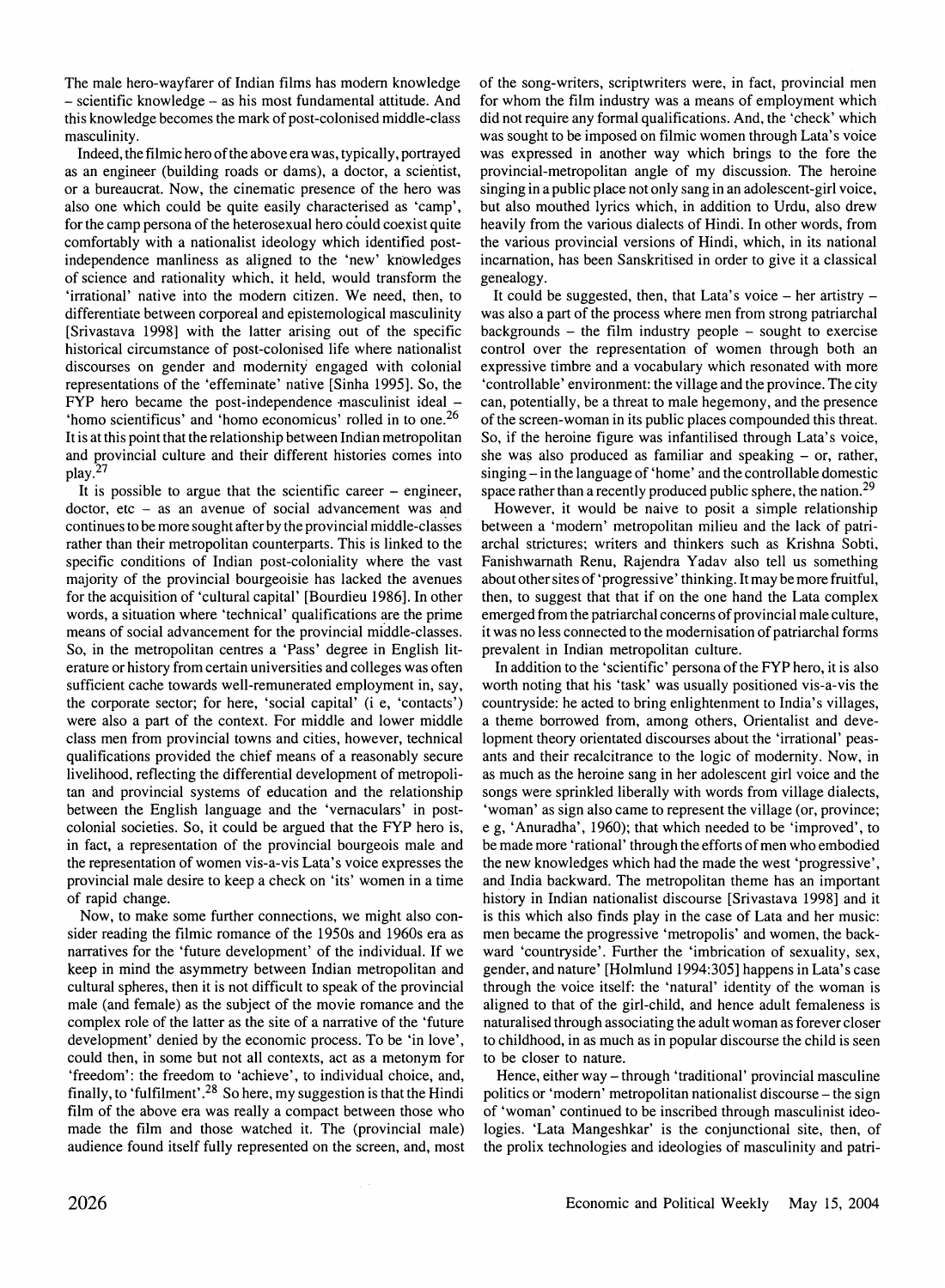**archy, colonialism, Indian nationalism, the relationship between the metropolis and the province, and that between orality and literacy, as well as the modern 'territorialised' understanding**  of 'culture'. **III** 

**Address for correspondence sanjays@deakil.edu.au** 

#### **Notes**

- **1 Another context, Lata's popularity among the recent Indian diaspora, is a project in itself, and might be explored in the context of contemporary imaginings of 'home' and 'tradition'.**
- **2 Rahul Sankrityayan's ghummakkad methodology ({1948} 1994) and Michel Foucault's 'genealogical' analyses (1979; 1990) have, in their different ways, helped me to think about the relationship between discursive and non-discursive realms in a non-teleological manner.**
- **3 I am grateful to Moinak Biswas for raising this issue.**
- **4 The main singers of the Dholi Gayikayen ('Female singers with drum accompaniment') group whose recording I possess are Jamila Kulsum and Natha Bai. The Dholis are a caste of professional musicians from Rajasthan and commonly perform at Hindu ritual occasions. The singing is accompanied by large drums known as the Dhol [Joshi 1994]. I am grateful to Ann Grodzins Gold, Varsha Joshi, Manohar Lalals, Nancy Martin, and Shirley Trembath for responding to my request for information. The recording I have access to was made by the Social Work and Research Centre at Tilonia in Rajasthan, and is part of its archive on folk-music.**
- **5 Cassette recording: The Festival of India. Volume I. 1987(?) The Gramophone Company of India. Here, Zohra Bai sings in raag Bhoopali.**
- **6 As stated earlier, I am aware of the limitations of such a description of voice qualities, and invite the reader acquainted with Indian music to evaluate my statements in light of personal experience. Of course, many will already be familiar with the performers and performances style I refer to, as also with the ritual singing mentioned. From my own experience, the chief criterion for inclusion in the latter is usually perceived kin responsibility, rather than a predefined voice quality; in his autobiography, Mahatma Gandhi was to note that during Hindu marriage ceremonies "women, whether they have a voice or no, sing themselves hoarse" [Gandhi 1990:7].**
- **7 Cassette recording: The Best of Farida Khanum. Urdu Modern Songs. Volumes One and Two, 1992. The Gramophone Company of India.**
- **8 The issue of a fortuitous fit between Lata's voice and the technology for public recordings is also sometimes offered as an explanation for its popularity; there is always some merit in arguments that tell us something about the intersection between technology and culture, but to leave matters at this is merely to defer to technological determinism.**
- **9 My most immediate gesture is to recent work in anthropology that has sought to problematise this spatial consciousness within anthropological theory. A representative sample of discussions can be found in Gupta and Ferguson (1992).**
- **10 The milieu I am gesturing at could be better described as constituted through the "patron-performer-audience nexus" [Hansen 1992:251].**
- **11 I could be accused here of falling into the kind of romanticism based on the speech-writing binary - that Derrida critiques in Levi-Strauss's work. However, one can argue that cultural contexts where orality continues to be a major aspect of social interaction, whilst not intrinsically morally 'superior' to 'writing' contexts (indeed, this would be a banal point), may have different modes of sociality. This may or may not have any implications for the presence or lack of hierarchies, rather, the question is one of investigating the variations of sociality, rather than asking: 'do we really know what writing is?' [Derrida 1976, Johnson 1997]. The issue, specifically, is about the different forms of power (not their lack!) that characterise different interactional contexts. Oral contexts, no matter how contingent, can have their own social and cultural dynamic and this does not, in itself, suggests the reduction of 'textuality' to a "second order ideological expression" [Bhabha 1994:23].**
- **12 Lest this be regarded as a variety of romanticism on behalf of 'tradition', we should remember that even in the relatively structured milieu of an Indian classical music concert in urban India, the audience has considerable scope for (vocal) interaction with the performer [see also Hansen 1992:243- 51]; and this in a post-colonial context with a long history of instruction on the 'proper' relationship between audiences and performers. However, I am also mindful of Kathryn Hansen's comment (personal communication) that not all 'traditional' performance genres were necessarily strictly oral, and hence my take on orality may be open to dispute.**
- **13 I am aware that at this time AIR had several Muslim musicians on its staff and recognise that everyday relationships between Hindu and Muslim musicians may, in fact, have been quite cordial. However, metadiscourses - such as those of Hindu nationalism - are not, usually, about complexities of practices.**
- **14 And, although, as Kesavan points out, 'Muslim influence' may not itself be a simple term to define, it is nevertheless one we can meaningfully employ. Further, this is not to suggest that other non-Hindu groups such as Parsis and Christian did not have a presence in the film industry, rather, that at the time Muslims formed a considerable population of film-industry workers, and that the idea of 'Muslim influence' had considerable public currency. I owe this point to a discussion with Kathryn Hansen.**
- **15 Raiis: literally, a wealthy man; also a man of leisure, given to 'pleasures'. All translations from Hindustani texts by the author.**
- **16 Hence, the 'professional' singer of Hindi films as opposed to the 'spontaneously' melodic heroine, who was liable to break out into song at any time in order to express her 'inner' self - was usually the tawaif figure; the (Hindu) heroine who aspired to be a professional singer was usually a representative of the 'modern' woman, and carried within her an unsettling aspect. Illustrative examples of this may be found in the films such as 'Anuradha' (1960), and 'Abhimaan' (1973, both directed by Hrishikesh Mukherjee).**
- **17 See, for example, Premchand's novel Sewasadan (1921). This aspect of courtesan characterisation was perhaps most successfully propagated through the medium of Hindi films. So, in films such as 'KalaPani' (1958; Raj Khosla), 'Sahib Bibi aurGhulam' (1962; AbrarAlvi), and 'Chitralekha' (1964; Kidar Sharma) the courtesan is a figure of mysterious sophistication.**
- **18 There is another interesting aspect to the aura of middle-class respectability that subsequently gathered around Lata. Her own family background was, in the context of early 20th century culture, an ambiguous one, for her father - Master Dinanath - had been a very well known singer and actor on the Marathi stage and, hence, may have been somewhat at the margins of 'respectable' Maharashtrian society [Bhimani 1995]; to reiterate,his strong opposition to a life on the stage for his daughter, Dinanath is reported to have said that "this work might offer money and fame, but not social standing" [Bhimani 1995:83]. The extent to which Lata's own career also constitutes a drive towards attaining 'respectability' must remain a point of conjecture. I am grateful to Kathy Hansen for raising this issue.**
- **19 This of course begs the question of the grounds of women's attraction to Lata's voice, a research project in itself. However, given what Raheja and Gold (1994) have to say about the abundant 'sexual play' in the songs of rural women in Uttar Pradesh and Rajasthan, the admiration for Lata's 'pre-sexual' style merits careful scrutiny.**
- **20 From the 1990s, Hindi films have witnessed the incursion of other kinds of female voices, such as those of Ila Arun's in Subhash Ghai's 1993 film 'Khalnayak', and Sapna Awasthi's in the 1998 film 'Dil Se', directed by Mani Ratnam. These 'other' tonalities provide Indian public culture with a resonance that is markedly different from that of Lata's style, as well as pointing to a ferment over the meaning of desirable femininity, or at least to an opening up of the question of feminine identity.**
- **21 Interestingly, Lata's sister Asha Bhonsle, who specialised in providing playback voices for 'non-domesticated' female characters, also occasionally sang in a adolescent-girl voice (e g, in Sahib Bibi aur Ghulam), the Bhanwara bara nadan hai number picturised on Waheeda Rehman). However, these songs were usually regarded as oddities in Asha's repertoire.**
- **22 Of particular interest is Lata's playback role in films which were predominantly about Muslim contexts, such as 'Mere Mehboob' (1963; H S Rawal).**
- **23 Masculinity has had a varied career in Hindi films; for some other examples see Chakravarty (1993), especially chapter six, and Kakar (1990) and Prasad (1998). It should also be added that the singing voices that most typified the FYP hero were those provided by Mohammad Rafi and the 'earlier' Kishore Kumar. And, that the dominance of Lata's voice was part of the same process that established the styles popularised by Rafi and Kishore Kumar as the norms for male singers. I have been led to make this point explicit through a suggestion by Madhava Prasad (personal communication).**
- **24 In a 1922 edition of the Records of the Indian Museum, Mahalanobis published a statistical paper entitled 'Anthropological Observations on Anglo-Indians of Calcutta, Part I: Male Stature'; his interest in anthropometry led him to also do some work in England in 1927 on the so-called Pearson's Coefficient of Racial Likeness (information compiled from Rudra 1996, and from the Indian Statistical Institute Website).**